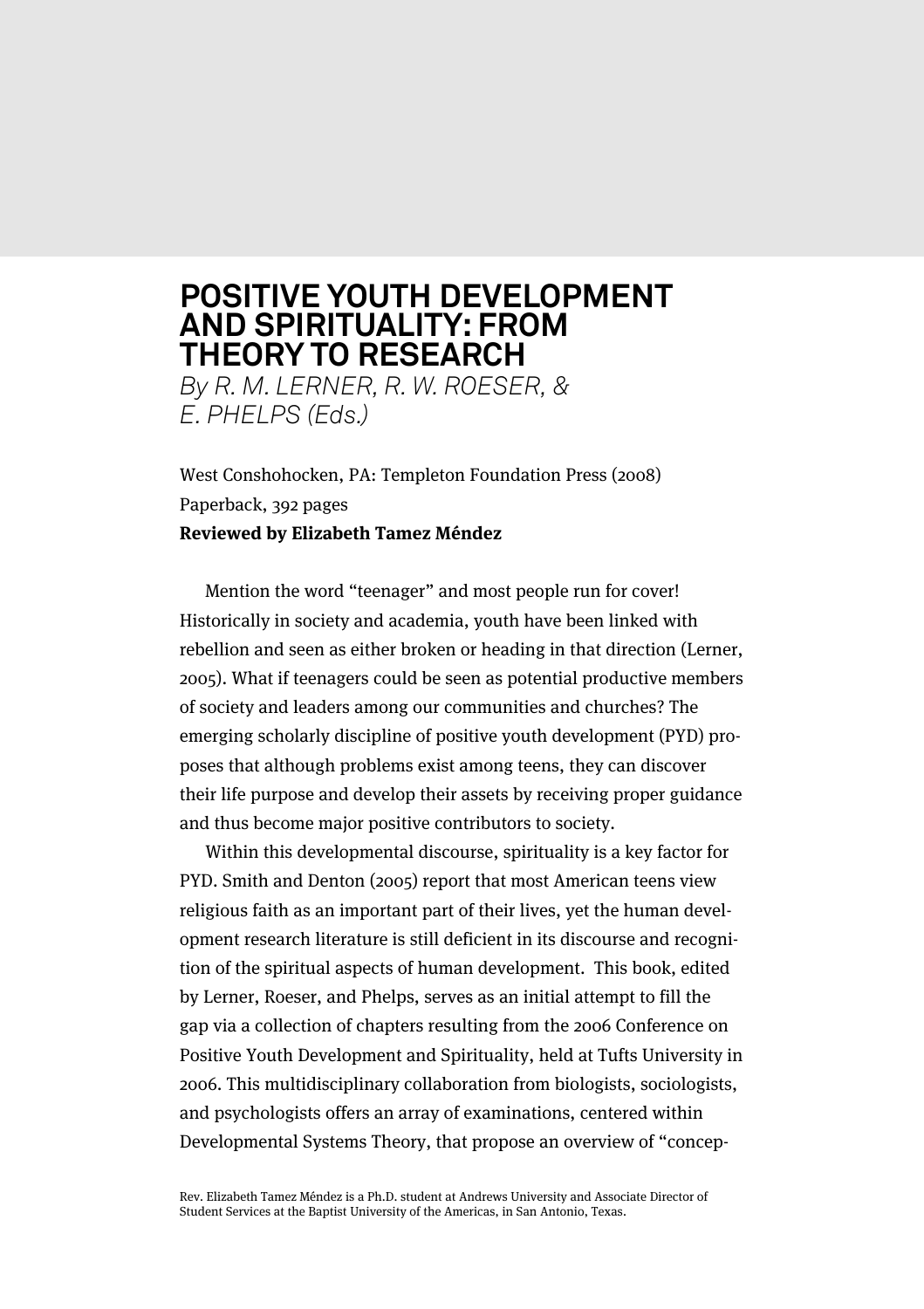tual/theoretical, definitional, and methodological issues that need to be addressed in understanding the connections between spirituality and  $[PYD]''$  (p. xi).

The chapters consist of contributions from thirty-three different authors, including some of the most prominent scholars in this field such as Jeffrey Jensen Arnnett, William Damon, Jacquelynne S. Eccles, Pamela Ebstyne King, and Elena L. Grigorenko, as well as contributions from various faculty members and doctoral students at Tufts University. The material contained throughout the chapters covers a wide spectrum of topics related to spiritual development, which serves as a highly useful resource to obtain a panoramic understanding of the main aspects that pertain to this research discipline.

The book also offers a unique multicultural perspective as a good start to the conversation. Granted, this material is limited and does not include work from authors of Asia or Central and South America, where spirituality is a more integrated part of life. Some readers may perhaps not like the heavy emphasis of some chapters on separating spirituality from religion. Nevertheless, the material presented is highly valuable as it provides insight into the key theories and presents the most recent research in this discipline that can be applied to our work within the church.

To navigate the book and make the most of it, it is useful to know that it is organized into four sections: (1) conceptualization of the relationship, (2) biological covariates, (3) the individual as contributor to the link, and (4) practical implications within social and cultural level covariates. The contributions propose "new ways of using qualitative data, physiological and brain imaging data, and a variety of quantitative techniques to address this important aspect of human development" (p. xiii).

The main theoretical frameworks guiding PYD and spirituality are constructs related to deepening relationships: individual context relationships, generosity or contributions, vertical and horizontal transcendence, and thriving. The individual context relationships refer to the stage of development where the adolescent becomes aware of the mutually influential interaction between person and context that benefits both. As a result, the adolescent engages in the process of "changing the self to support the context and altering the context to support the self" (p. 5), which ultimately leads to the awareness of the sense of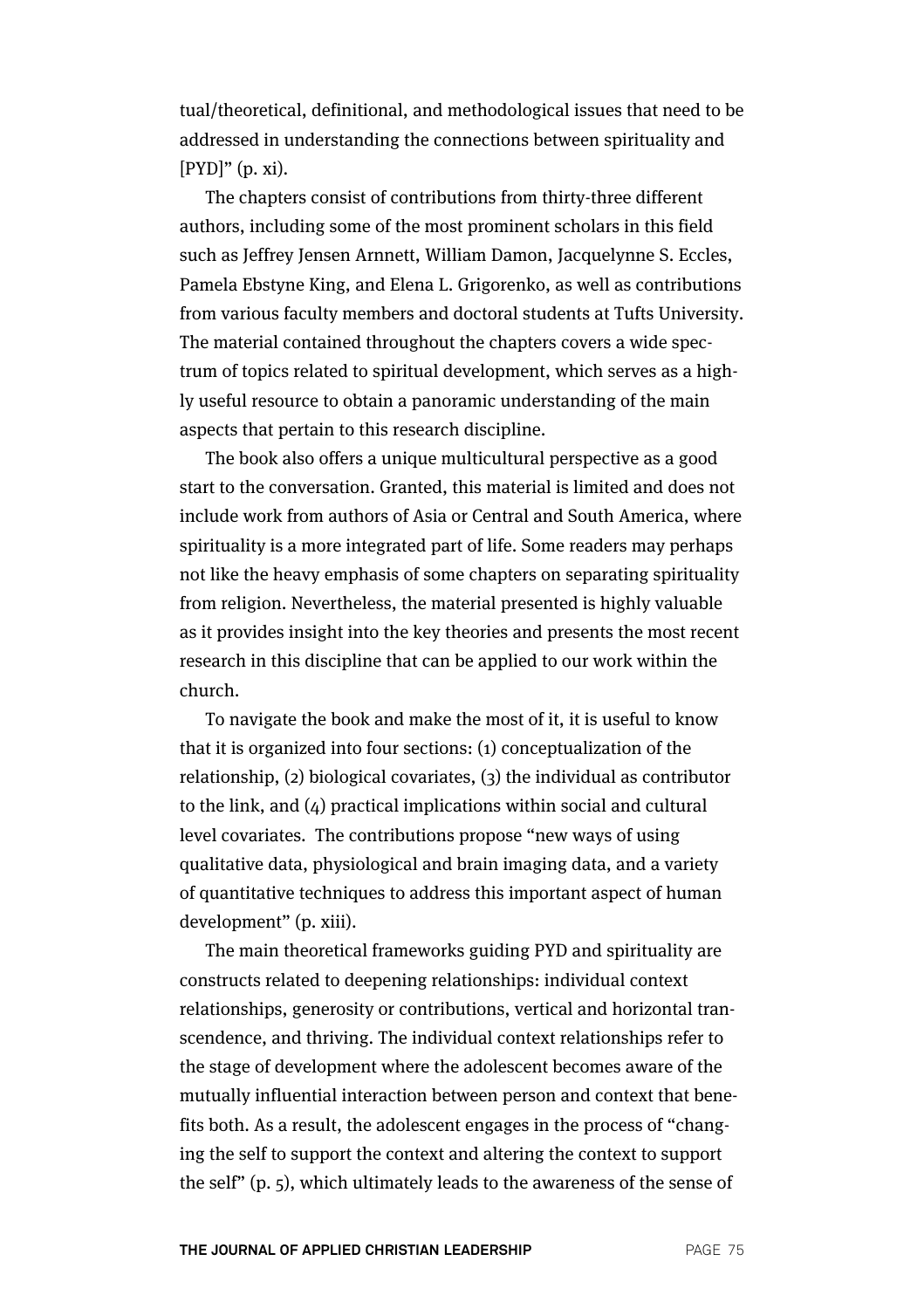self that moves the adolescent to make contributions to self, family, community and society. This makes leeway for a young person to move into the planes of transcendence where actions and contributions create impacting results on the horizontal plane (impact in the world) and the vertical plane (connection with the "infinite, eternal, personal creator") (p. 8). The hypothesis of the book is that these factors are tied by spirituality as the emotional "fuel" that energizes the process.

The fourth chapter proved to be one of the most useful for ministerial application. Here Dr. Pamela E. King, assistant professor in the Center for Research and Child and Adolescent Development at Fuller Theological Seminary, proposes a practical theology and conceptual model "for understanding how spirituality may be a unique and robust catalyst for [PYD]" (p. 55). The model proposes a means by which to integrate spiritual experiences which can help youth ministries reach the foundational goal of leading adolescents to a personal encounter with Christ.

King's model depicts three dimensions: the ideological context (religious values giving meaning to experiences), the social context (integrating with society), and the transcendent context (reality beyond oneself). These comprise spirituality as an underlying variable of influence on PYD. King highlights spirituality's transcendent dimension, pointing out that "many youth programs and organizations offer ideology and rich social environments, but not many intentionally promote experiences of transcendence . . ." (p. 60).

It is within the aspect of transcendence that youth ministries can help their students embrace spirituality and PYD by providing opportunities that allow them to "experience [themselves] in relationship to God" (p. 60) and a personal relationship with Christ, especially in this era where

the postmodern mind-set has created a desire in the younger generation to experience things firsthand rather than simply be told what to believe and how to live. It is not enough for them to believe God exists, to learn about God, or to hear about other people's encounters with God. They want to experience the presence of God and know God on a personal level. (Bergen, 2002, p. 19)

In everyday interactions with adolescents it is common to hear expressions of disappointment with the religious community and questioning the love of God. There is so much pain and confusion present in their lives that it just does not seem possible for God to exist, much less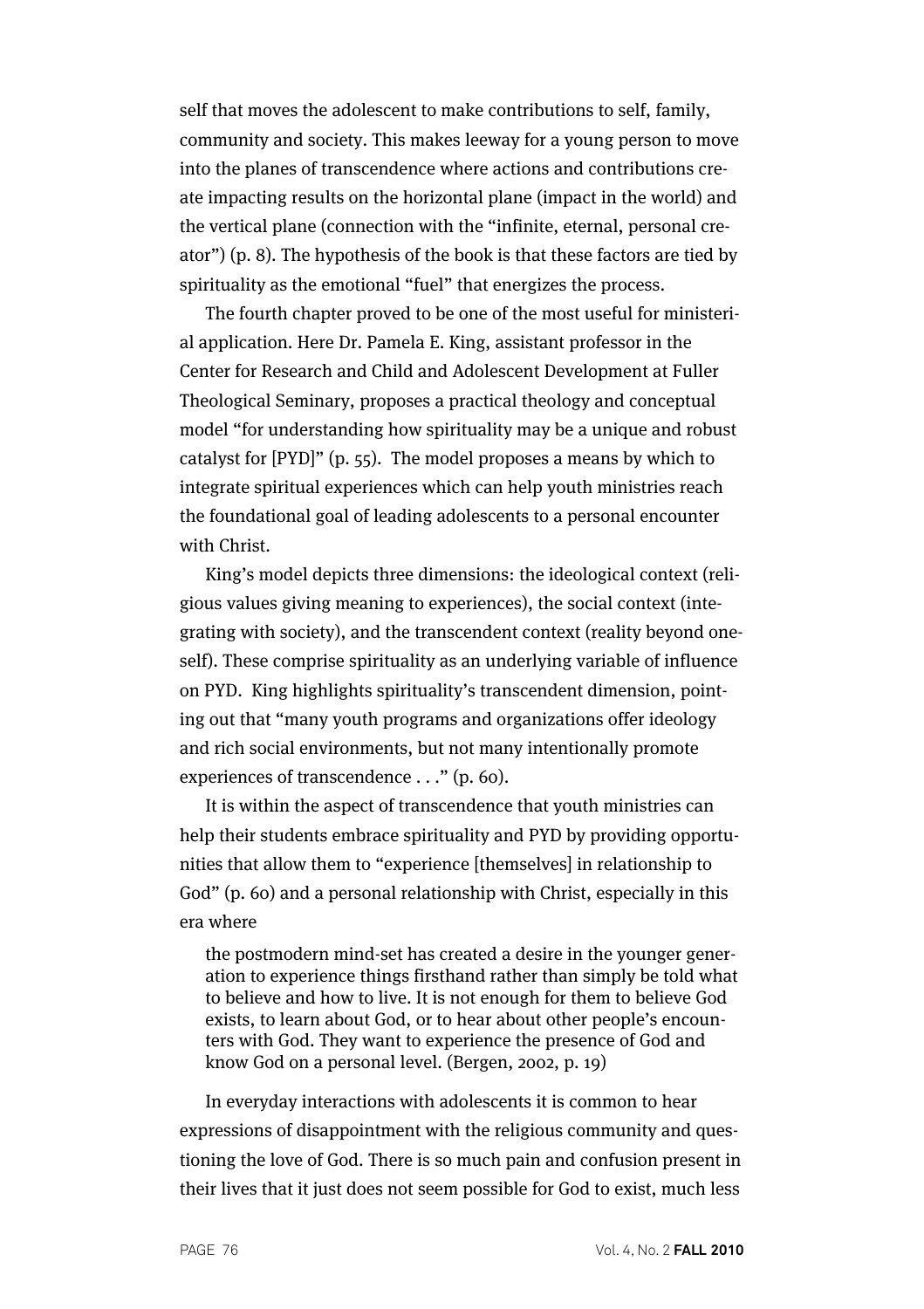to be personally present. It is only within the context of a personal and direct experience with Christ that a young person can embrace spirituality in a manner which promotes transcendence and a personal ownership of one's faith.

King offers us five practical suggestions for creating and facilitating these experiences of transcendence. First is transcendence experienced through a profound connection with the Divine, which may have profound implications for identity. This connection is catalyzed by the teachings that allow Christians to understand themselves as "sons or daughters of God" (Galatians 3:26) and also as being chosen by God (Ephesians 1:4).

Second is transcendence experienced through a connection with others by participation in religious congregations. By this, young people see "themselves as members of a historic tradition [and a religion that provides] both a past community of believers that has gone before them as well as a present body of believers that live along side of them" (p. 61).

Third is transcendence experienced through spiritual experiences in nature (e.g., outdoor experiences). When youth are sensually aroused through the aesthetics of nature, they are confronted with majesty which "may promote positive development by nurturing identity formation, a sense of purpose, and/or well-being" (p. 61).

Fourth is transcendence experienced through worship and religious rituals. Engaging in worship promotes one's awareness of the Divine, while engaging in rituals such as the Lord's Supper provides identification with believers past and present and union with Christ.

Fifth is transcendence experienced through spiritual practices or disciplines. For example, fasting from food "allows an individual to heighten his or her awareness and concentration on the spiritual" (p. 62), and praying and experiencing answered prayer may generate devotion to one's practice of spirituality. In addition, spiritual practices such as service to the poor allow fertile ground for young people to learn the intrinsic value of others, practice gratitude and self-sacrifice, and explore different competencies and skills (p. 62).

Intentionally promoting such spiritual experiences of transcendence within youth ministry has "a rich potential for promoting positive youth development in young people" (p. 60). But above all, these experiences provide a conduit by which adolescents can have the experi